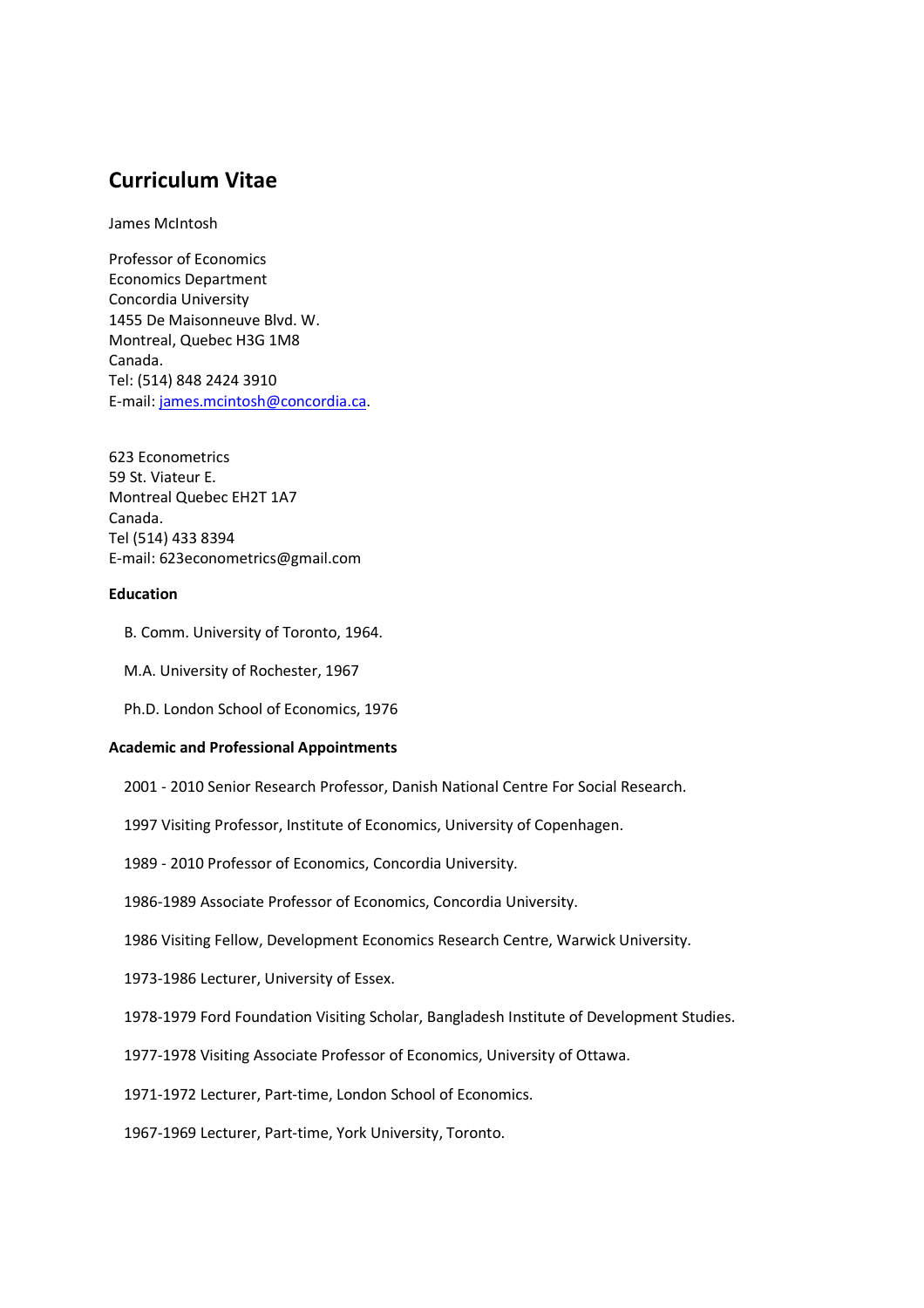## **Academic Awards**

1964-1966 University of Rochester, Fellowship and Scholarship

1970-1973 Canada Council, Doctoral Dissertation Fellowship.

## **Recent Research Grants**

 "Intergenerational Transmission of Advantage and Disadvantage" Co-Applicant Martin Munk. Danish Research Council. 2002-2004. Value \$250,000.

 "The Evolution of Intergenerational mobility in Denmark". Denmark. Co-Applicant Martin Munk. Danish Research Council. 2004-2006. Value \$215,000.

 "School Performance and Academic Achievement of Danish Children: A Longitudinal Study" Denmark. Co-Applicant Martin Munk. Danish Research Council. 2006-2008. Value \$157,000.

## **Economics Department Administrative Positions**

Graduate Programme Director 1995-97

Chair, Personnel Committee 1998-2000 and 2004-2006

## **Publications**

## **Chapters in Books and Other Publications**

 1. "Dual Economy Models", Co-Author R. Kanbur: Invited Entry in The New Palgrave Dictionary of Economics, 1987 also reprinted in Development Economics, 114-121, MacMillan, London 1989.

 2. "What Can We Learn About Firms' Output, Employment and Pricing Decisions From Business Surveys?", Co-Authors W. Low and F. Schiantarelli, Ch. 6 in Microeconometrics: Surveys and Applications. Edited by Jean-Pierre Florens, Marc Ivaldi, Jean-Jacques Laffont, and Francois Laisney, Basil Blackwell, Oxford, 1991.

3. "Senate Testimony on Large Bank Mergers". Reprinted in Policy Options, Vol. 24, 2003, 27-30

## **Papers in Refereed Journals**

 1. "Some Notes on the Surrogate Production Function", Review of Economic Studies, Vol. 39, 1972, 505-510.

 2. "Growth and Dualism in Less Developed Countries", Review of Economic Studies, Vol. 42, 1975, 421-434.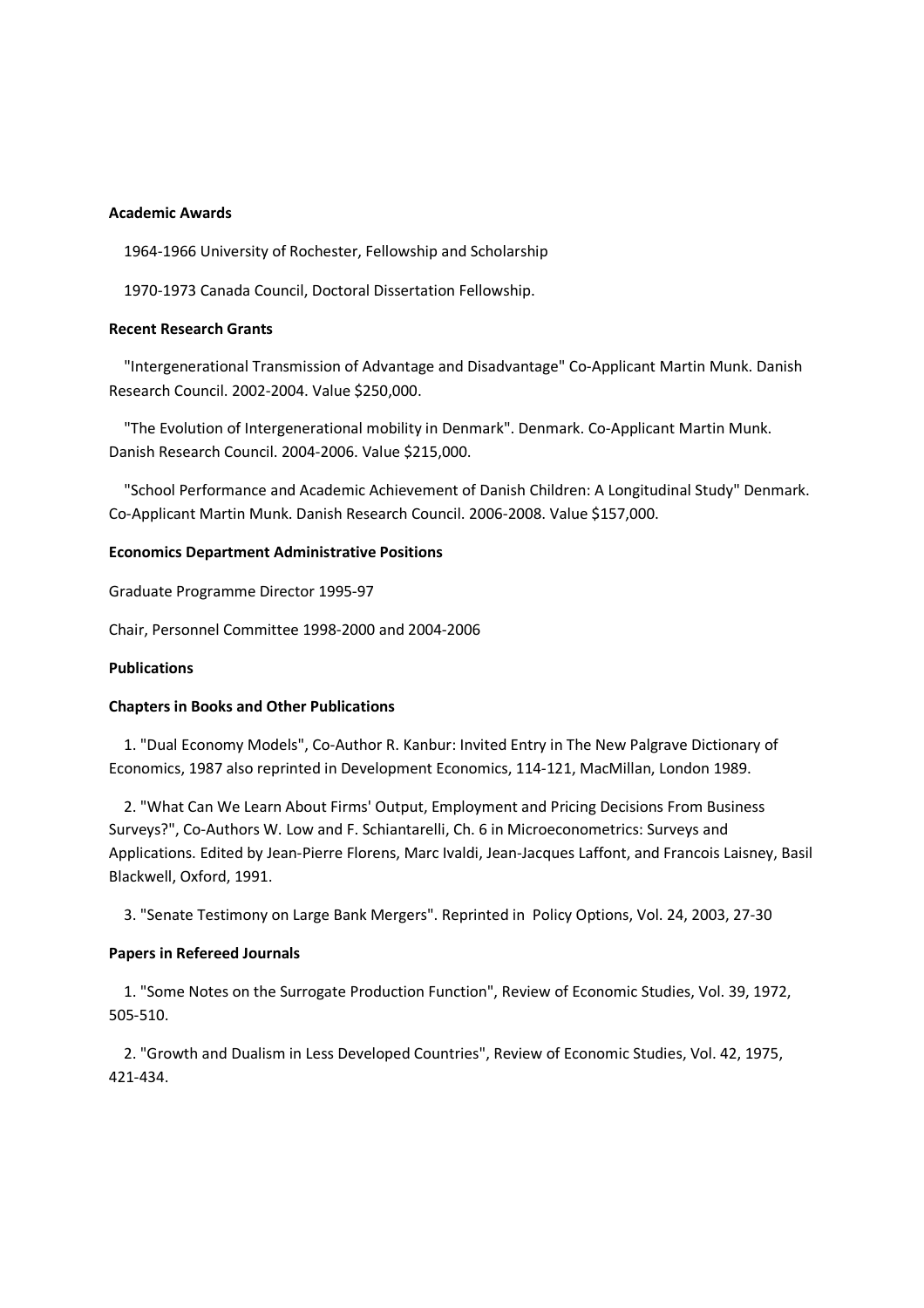3. "The Econometrics of Growth and Underdevelopment: A Test of the Dual Hypothesis", Review of Economic Studies, Vol. 45, 1978, 285-298.

4. "On Critical Investment Rates", Bangladesh Journal of Development Studies, Vol. 6, 1978, 78-86.

 5. "Returns to Scale to Family Size - Who Gains from High Fertility?", Co-Author: Simeen Mahmud, Population Studies, Vol. 34, 1980, 500-506.

 6. "Dynamic Interrelated Factor Demand Systems: The United Kingdom 1950-78", Economic Journal, Vol. 92 Supp. 1982, 79-86

 7. "Reproductive Behaviour in Peasant Societies; A Theoretical and Empirical Analysis", Review of Economic Studies, Vol. 50, 1983, 133-142.

 8. "An Oligopsonistic Model of Wage Determination in Agrarian Societies". Economic Journal, Vol. 94, 1984, 569-579.

 9. "Economic Growth and Technical Change in Britain 1950-1978", European Economic Review, Vol. 30, 1986, 117-128.

 10. "North-South Trade - Export Led Growth with Abundant Labour", Journal of Development Economics, Vol. 24, 1986, 141-152.

 11. "Differential Mortality in Rural Bangladesh", Co-Authors: A. Nasim and S. Satchell, Journal of Applied Econometrics, Vol. 1, 1986, 345-353.

 12. "Dual Economy Models - Prospect and Retrospect", Co-Author: R. Kanbur, Bulletin of Economic Research, Vol. 40, 1988, 83-113.

 13. "A Qualitative Response Analysis of U.K. Firms' Employment and Output Decisions", Co-Authors: F. Schiantarelli and W. Low, Journal of Applied Econometrics, Vol. 4, 1989, 251-264.

 14. "Firms expectations and the Adjustment of Prices and Output: Econometric Evidence From Categorical Survey Data, Co-Authors: F. Schiantarelli, W. Low, and J. Breslaw. The Review of Economics and Statistics, Vol. LXXV, 1993, 657-663.

 15. "Scale Efficiency in Canadian Trust Companies", Co-Author: J. Breslaw. The Journal of Productivity Analysis, Vol. 8 1997, 281-292.

 16. "Scale Efficiency in a Dynamic Model of Canadian Insurance Companies", Journal of Risk and Insurance, Vol. 65 1998, 303-317

 17. "Simulated Latent Variable Estimation Of Models With Ordered Categorical Data", Co-Author: J. Breslaw, Journal of Econometrics Vol. 87 1998, 25-47.

 18. "An Analysis of Reproductive Behaviour in Canada: Results From an Intertemporal Optimizing Model", Journal of Population Economics, 1999 Vol. 12 451-461.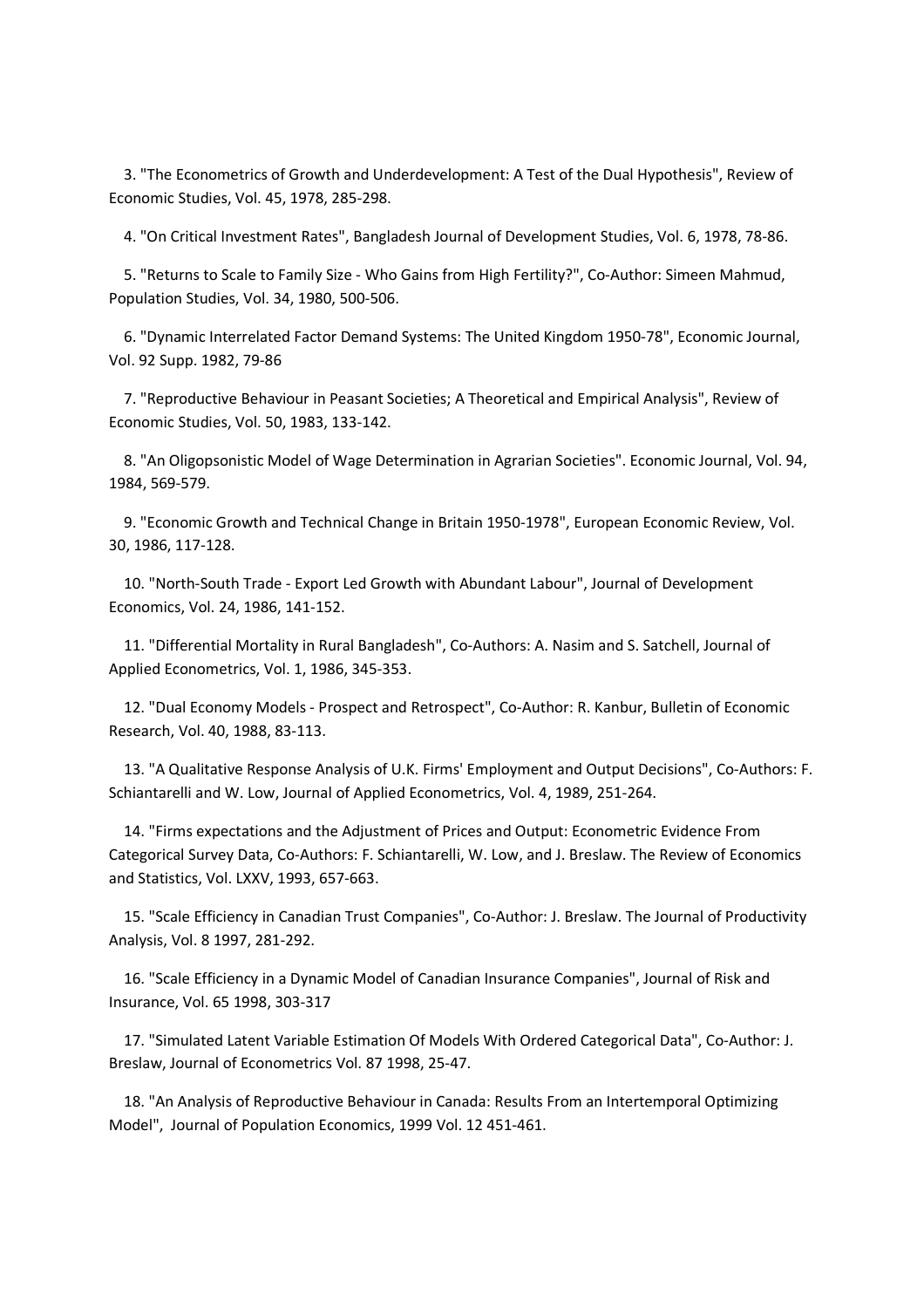19. "Analyzing Counts, Durations, and Recurrences in Clinical Trials" Journal of Biopharmaceutical Statistics, Vol. 11, 2001 65 -74.

 20. "A Welfare Analysis of Canadian Bank Mergers" Canadian Journal of Economics, Vol. 35, 2002 457- 475. Nominated for the Purvis Prize for 2002 by the editors.

 21 "Household time allocation - Theoretical and empirical results from Denmark" Co-Author Jens Bonke. e-International Journal of Time Use Research. Vol. 2 2005 1-13.

 22. "Absenteeism in the Workplace: Results from Danish Sample Survey data" Co-Author Søren Jensen. Empirical Economics Vol. 10 2006, 181-196.

 23 "Scholastic Ability vs. Family Background in Educational Success: Evidence from Danish Sample Survey Data" Co-Author Martin D. Munk. Journal of Population Economics, Vol. 20 2007, 101-12.

 24 "How Much Does Obesity Matter? Results From the 2001 Canadian Community Health Survey. Co-Authors William MacMinn and Caroline Yung. Advances in Health Economics and Health Services Research, 2007. Vol. 12, 343-379.

 25 "Is Alcohol Consumption Good For You? Results From the 2005 Canadian Community Health Survey. Addiction Research and Theory, 2008 Vol 16 553- 563.

26 "Reply to Stockwell and Kerr". Addiction Research and Theory, 2009 17 96-98.

 27 "Educational mobility in Canada: Results from the 2001 General Social Survey". Empirical Economics 2010 38 457-470

 28 "Social class, family background, and intergenerational mobility. European Economic Review", 2008 53 107-117. Co-author Martin Munk.

 29 "Testing mobility models: A rejoinder to Erikson and Goldthorpe . European Economic Review", 2008 53 1121-125. Co-author Martin Munk.

 30 "Does graded return to work improve sick-listed workers chances of returning to regular working hours?" Journal of Health Economics 2010 29 158-169. Co-authors Jan Høgelund and Anders Holm.

 31 "What Do Test Score Really Mean? A Latent Class Analysis of Danish Test Score Performance". Coauthor Martin Munk. Published on line in The Scandinavian Journal of Educational Research 2013.

 32 "Inference Problems in the Analysis of the Relationship Between Alcohol Consumption and Coronary Heart Disease". Published on line in Communications in Statistics - Simulation and Computation 2013.

## **Unpublished Work in Progress**

 1. Problems With PISA; Part I: Statistical Procedures. Conference presentation at the Canadian Economic Association meetings in Montreal, May 2013.